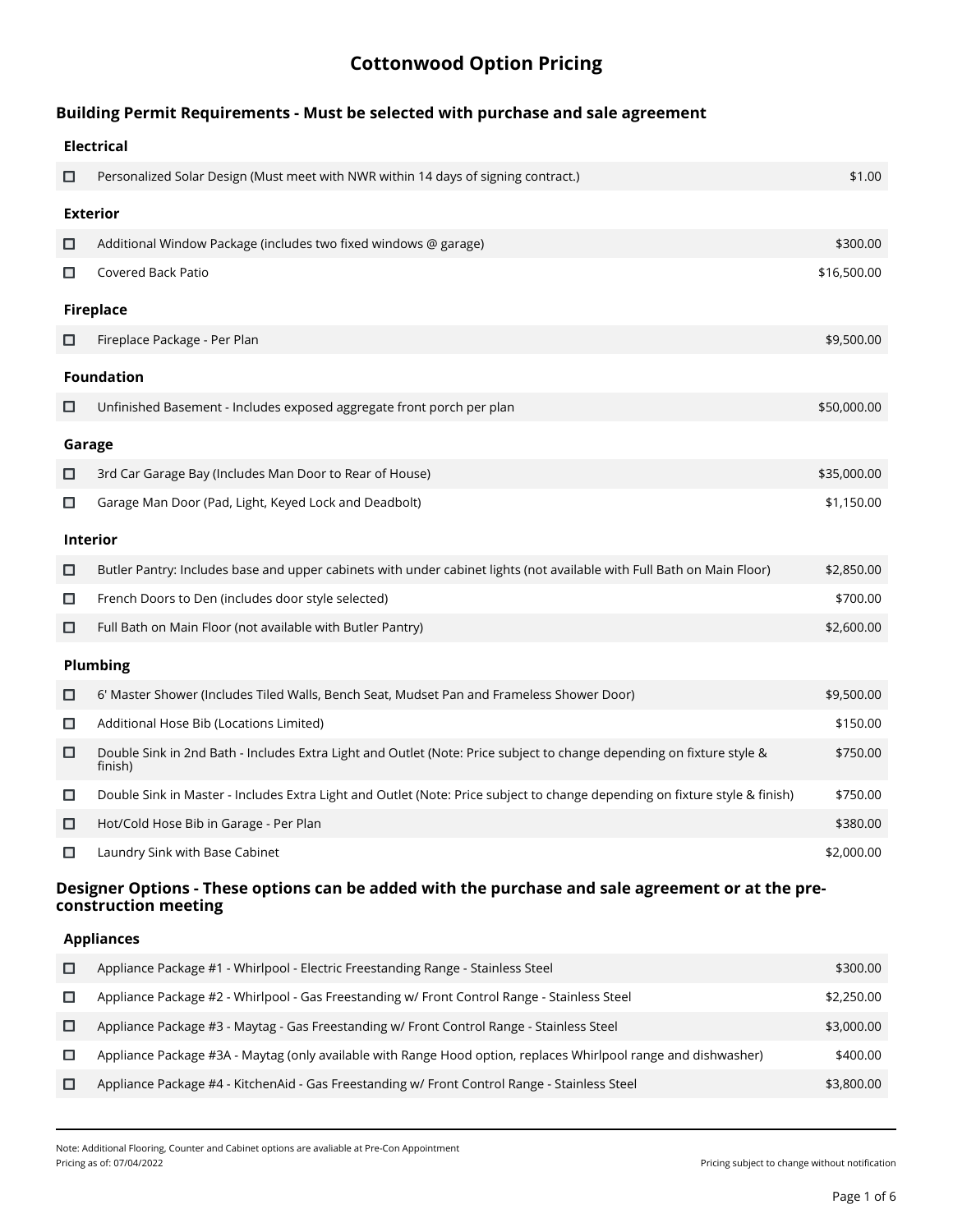# **Appliances**

| □      | Appliance Package #4A - KitchenAid (only available with Range Hood option, replaces Whirlpool range and dishwasher)                                                                                                         | \$700.00    |
|--------|-----------------------------------------------------------------------------------------------------------------------------------------------------------------------------------------------------------------------------|-------------|
| □      | Personalized Appliance Package (Must Meet with Fred's Appliance Two Weeks Prior To Pre-Construction Date)                                                                                                                   | \$1.00      |
| □      | Range Hood - 36" Stainless Steel (includes Whirlpool gas range and dishwasher, Sharp microwave drawer, under cabinet<br>lighting, and Group A full height back splash)                                                      | \$6,000.00  |
| □      | Range Hood w/ Double Wall Oven - 36" SS range hood, 30" gas cooktop, Kitchenaid double wall oven, Kitchenaid<br>dishwasher, Sharp microwave drawer, under cabinet lighting, and Group A full height back splash)            | \$12,500.00 |
| □      | Range Hood w/ Double Wall Oven - 36" stainless steel range hood, 30" gas cooktop, Whirlpool double wall oven,<br>Whirlpool dishwasher, Sharp microwave drawer, under cabinet lighting, and Group A full height back splash) | \$11,000.00 |
|        | <b>Cabinets</b>                                                                                                                                                                                                             |             |
| □      | 3-Drawer Base Cabinet in lieu of Standard Base Cabinet (Permitted Locations Only)                                                                                                                                           | \$425.00    |
| □      | 3-Drawer Corner Cabinet in lieu of Standard Corner Cabinet                                                                                                                                                                  | \$900.00    |
| □      | 42" Upper Cabinets                                                                                                                                                                                                          | \$725.00    |
| □      | 54" Upper Cabinets                                                                                                                                                                                                          | \$3,200.00  |
| □      | Cabinet Door Upgrade - Laredo, Savannah, Skyline or Somerset Door Styles                                                                                                                                                    | \$1,350.00  |
| □      | Cabinet Knobs - Whole House                                                                                                                                                                                                 | \$1,000.00  |
| □      | Cabinets Over Washer and Dryer (58" above finished floor)                                                                                                                                                                   | \$1,800.00  |
| □      | Mudroom / Drop Zone Cabinets                                                                                                                                                                                                | \$3,200.00  |
| □      | Pullout Garbage and Recycling Center (Two-Bin, Max 21" Cabinet Width; Pre-Determined Location)                                                                                                                              | \$575.00    |
| □      | Standard Rollout Shelves (3"; 2 rollouts per cabinet; base cabinets only, priced per cabinet)                                                                                                                               | \$400.00    |
| □      | Upgrade to Hickory Cabinets                                                                                                                                                                                                 | \$875.00    |
| □      | Upgrade to Painted Cabinets (Maple Wood Only)                                                                                                                                                                               | \$3,200.00  |
|        | <b>Countertops</b>                                                                                                                                                                                                          |             |
| □      | Granite Countertops Group A - Butler Pantry                                                                                                                                                                                 | \$490.00    |
| □      | Granite Countertops Group A - Kitchen                                                                                                                                                                                       | \$4,620.00  |
| □      | Granite Countertops Group A - Laundry                                                                                                                                                                                       | \$720.00    |
| □      | Granite Countertops Group A - Main Bath                                                                                                                                                                                     | \$800.00    |
| □      | Granite Countertops Group A - Master Bath                                                                                                                                                                                   | \$1,110.00  |
| □      | Granite Countertops Group A - Optional Full Bath                                                                                                                                                                            | \$580.00    |
| О      | Granite Countertops Group A - Optional Kitchen Pantry                                                                                                                                                                       | \$500.00    |
| □      | Quartz Countertops Group B - Butler Pantry                                                                                                                                                                                  | \$870.00    |
| □      | Quartz Countertops Group B - Kitchen                                                                                                                                                                                        | \$7,230.00  |
| □      | Quartz Countertops Group B - Laundry                                                                                                                                                                                        | \$1,210.00  |
| □      | Quartz Countertops Group B - Main Bath                                                                                                                                                                                      | \$1,180.00  |
| $\Box$ | Quartz Countertops Group B - Master Bath                                                                                                                                                                                    | \$1,680.00  |
| □      | Quartz Countertops Group B - Optional Full Bath                                                                                                                                                                             | \$810.00    |
| □      | Quartz Countertops Group B - Optional Kitchen Pantry                                                                                                                                                                        | \$870.00    |

Note: Additional Flooring, Counter and Cabinet options are avaliable at Pre-Con Appointment

Pricing subject to change without notification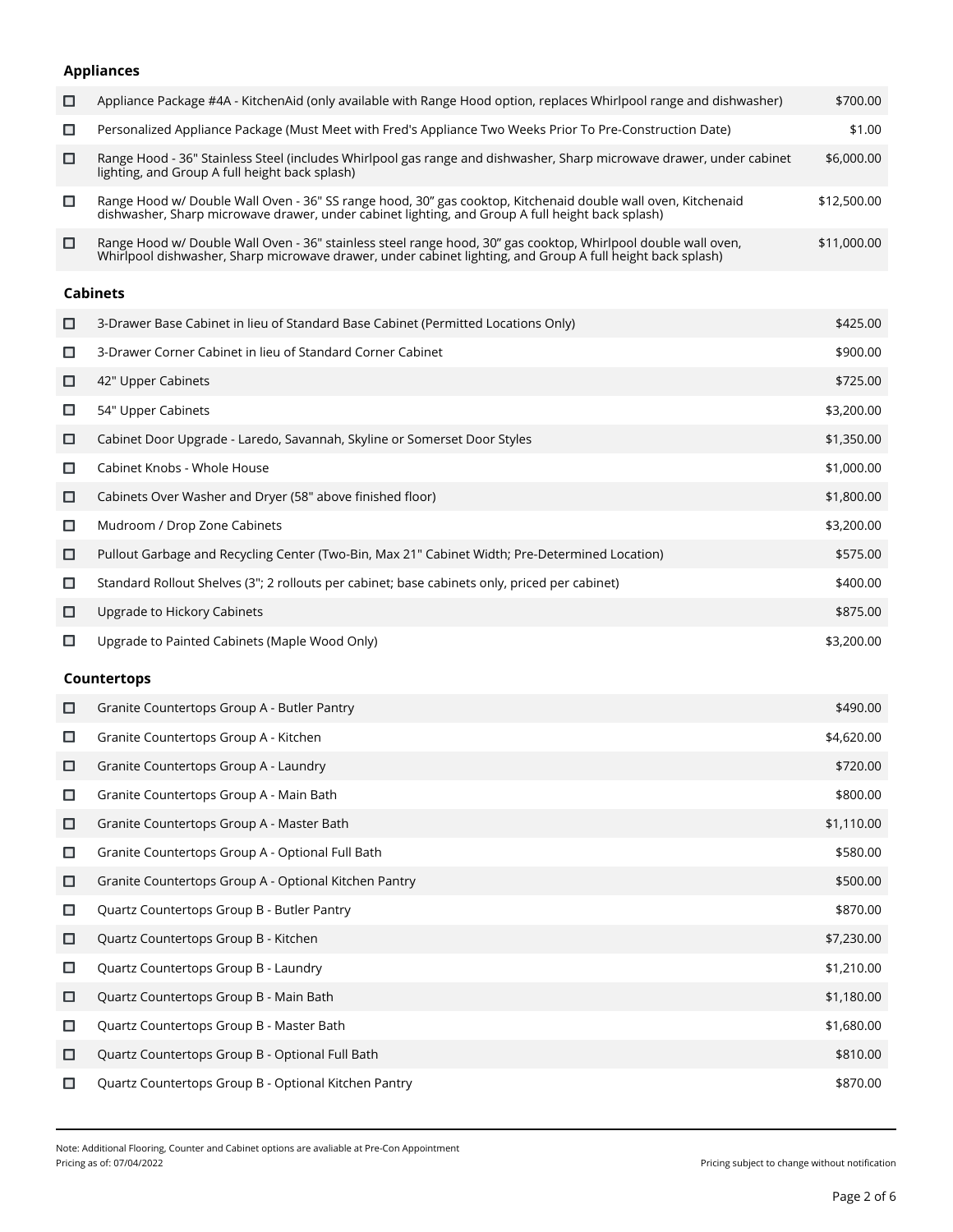#### **Electrical**

| □      | Additional Coaxial Jacks (Each) - Added via Red Line                                                                                                                                                 | \$70.00    |
|--------|------------------------------------------------------------------------------------------------------------------------------------------------------------------------------------------------------|------------|
| □      | Additional Light Switch                                                                                                                                                                              | \$75.00    |
| □      | Additional Outlet - 110-V Duplex Receptacle (Each) - Added via Red Line                                                                                                                              | \$75.00    |
| □      | Can Light - 2ea (replaces standard surface mount light fixture)                                                                                                                                      | \$180.00   |
| О      | Can Light - 4ea (replaces standard surface mount light fixture)                                                                                                                                      | \$300.00   |
| □      | Can Light - 6ea (replaces standard surface mount light fixture)                                                                                                                                      | \$420.00   |
| □      | Can Light with Switch - 2ea (in addition to other light fixtures in space)                                                                                                                           | \$250.00   |
| □      | Can Light with Switch - 4ea (in addition to other light fixtures in space)                                                                                                                           | \$370.00   |
| □      | Can Light with Switch - 6ea (in addition to other light fixtures in space)                                                                                                                           | \$490.00   |
| □      | Cat-6 Data Outlets (For Future Exterior Cameras) - Added via Red Line                                                                                                                                | \$135.00   |
| о      | Cat-6 Data Outlets - Added via Red Line                                                                                                                                                              | \$135.00   |
| □      | Ceiling Fan (in addition to other light fixtures in space)                                                                                                                                           | \$600.00   |
| □      | Ceiling Fan (replaces surface mount light fixture)                                                                                                                                                   | \$550.00   |
| □      | Ceiling Fan Pre-Wire (in addition to light fixtures in space) - Interior Only; Does Not Include Fan                                                                                                  | \$200.00   |
| □      | Ceiling Fan Pre-Wire (replaces light fixture) - Interior Only; Does Not Include Fan                                                                                                                  | \$125.00   |
| $\Box$ | Dedicated 110V/20 Amp Outlet - Media/Office                                                                                                                                                          | \$200.00   |
| □      | Dedicated 220V/20 Amp Outlet - Interior                                                                                                                                                              | \$275.00   |
| □      | Dedicated 220V/30 Amp Outlet - Exterior                                                                                                                                                              | \$500.00   |
| □      | Dedicated 220V/30 Amp Outlet - Interior                                                                                                                                                              | \$300.00   |
| □      | <b>Dedicated Freezer Circuit</b>                                                                                                                                                                     | \$155.00   |
| □      | Dimmer Switch (Each) - Added via Red Line                                                                                                                                                            | \$95.00    |
| □      | Electric Vehicle Charger with 3.8kW Inverter, Level 2 J1772 Charging Connector and 25ft Cord - Solar Powered and Grid-<br>Tied (Located within 5ft of Electrical Panel; Requires Solar Panel System) | \$1,700.00 |
| □      | Exterior Waterproof Outlet (Each) - Added via Red Line                                                                                                                                               | \$100.00   |
| □      | Floor Outlet - Each                                                                                                                                                                                  | \$215.00   |
| □      | Flush Mount Ceiling Light with Switch - 1ea (in addition to other light fixtures in space)                                                                                                           | \$90.00    |
| □      | Hot Tub 50 Amp Prewire - (Buyer's Responsibility to Verify Compatibility)                                                                                                                            | \$775.00   |
| □      | LED Disk Light with Switch - 1ea (in addition to other light fixtures in space)                                                                                                                      | \$75.00    |
| $\Box$ | Pendant Lighting at Kitchen Bar (3) - Rough In Only                                                                                                                                                  | \$200.00   |
| □      | Pendant Lighting at Kitchen Bar - Group A (3ea)                                                                                                                                                      | \$575.00   |
| $\Box$ | Pendant Lighting at Kitchen Bar - Group B (3ea)                                                                                                                                                      | \$875.00   |
| □      | Pendant Lighting at Kitchen Bar - Group C (3ea)                                                                                                                                                      | \$1,275.00 |
| □      | Smart Dimmer Switch (Each)                                                                                                                                                                           | \$125.00   |
| □      | Smart Dimmer Switch: 3-way (Includes Dimmer Switch and Accessory Switch)                                                                                                                             | \$200.00   |
| $\Box$ | Smart Dimmer Switch: 4-way (Includes Dimmer Switch and 2ea Accessory Switches)                                                                                                                       | \$275.00   |
| □      | Smurf Tube with Additional Outlet - Added via Red Line                                                                                                                                               | \$185.00   |

Note: Additional Flooring, Counter and Cabinet options are avaliable at Pre-Con Appointment

Pricing subject to change without notification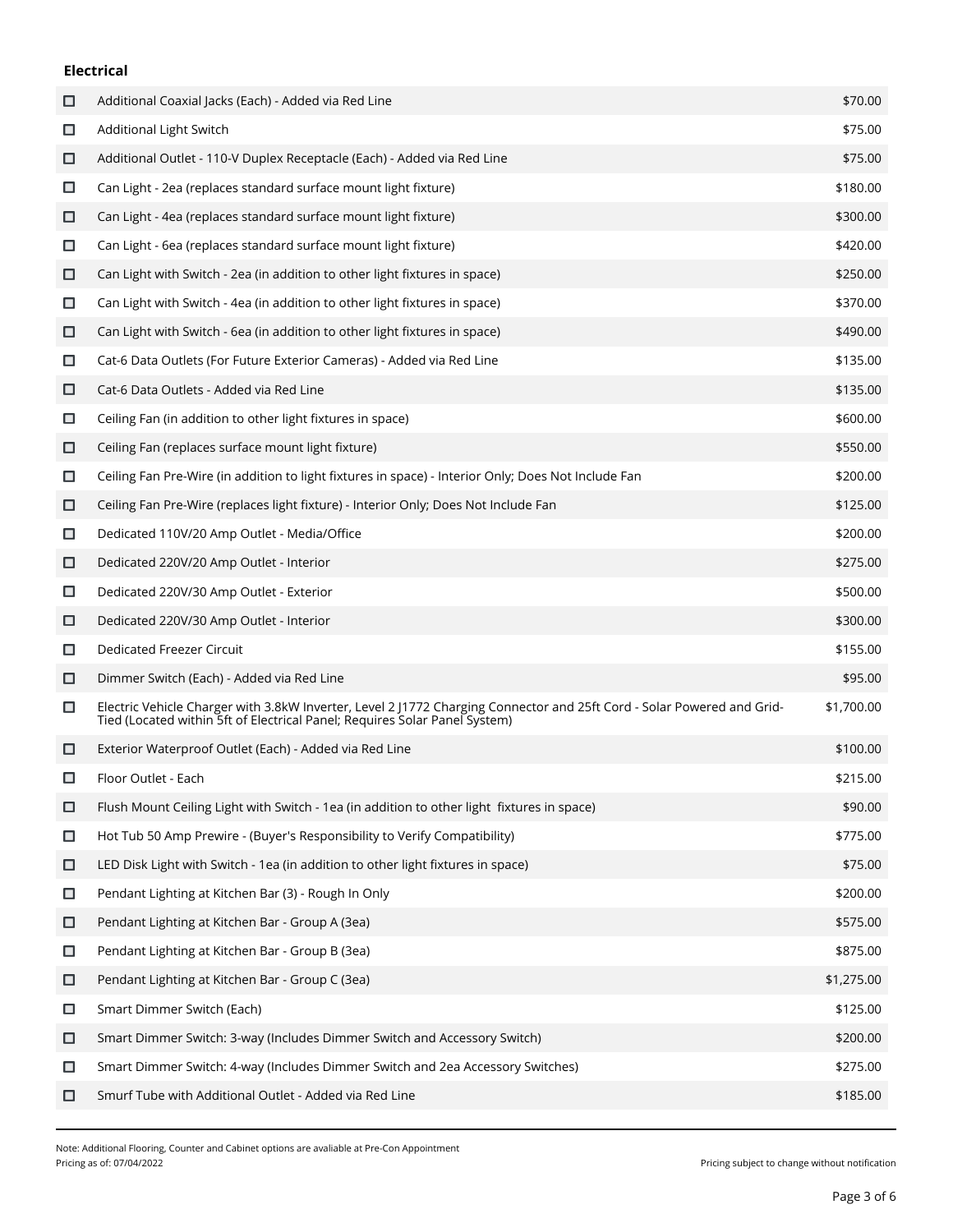#### **Electrical**

| □ | Soffit Outlet (Each) - Added via Red Line                             | \$140.00 |
|---|-----------------------------------------------------------------------|----------|
| □ | Soffit Outlet w/Switch (Each) - Added via Red Line                    | \$250.00 |
| □ | Switched Exterior Waterproof Outlet (Each) - Added via Red Line       | \$135.00 |
| □ | Switched Outlet - 110-V Duplex Receptacle (Each) - Added via Red Line | \$110.00 |
| □ | Two Gang Outlet                                                       | \$95.00  |
| □ | Under Cabinet Lighting                                                | \$825.00 |
| □ | Wire & Cap with Switch for Future Light                               | \$75.00  |

### **Exterior**

| □                | Exterior Concrete - Additional Broomed Finished Concrete Per SQFT (flat areas only)                                                  | \$10.00    |  |
|------------------|--------------------------------------------------------------------------------------------------------------------------------------|------------|--|
| □                | Exterior Concrete - Upgrade to Exposed Aggregate Finish - Per SQFT for Flat Areas                                                    | \$4.00     |  |
| □                | Garage Stone Accent                                                                                                                  | \$3,200.00 |  |
| □                | Garage Stone Accent - 3rd Car Garage Option                                                                                          | \$600.00   |  |
| □                | Landscape: Upgraded Front Yard Landscaping (includes sod, concrete mow curbing, choice of rock in planter beds and<br>larger plants) | \$1,200.00 |  |
| □                | Rear Yard Landscaping (Bid Must Be Requested One Week Prior To Pre-Construction Date)                                                | \$1.00     |  |
| □                | Upgraded Front Door - Masonite Stained Wood Door, 4-Lite w/ Rain Glass                                                               | \$2,500.00 |  |
| □                | Upgraded Front Door - Therma Tru Pulse - 3-Lite Smooth Fiberglass w/ Chinchilla Glass                                                | \$950.00   |  |
| □                | Upgraded Front Door - Therma Tru Smooth Star 601 - Half-Lite Smooth Fiberglass w/ Clear Glass                                        | \$575.00   |  |
| <b>Fireplace</b> |                                                                                                                                      |            |  |
| □                | Stone Surround on Fireplace                                                                                                          | \$1,000.00 |  |
| □                | Stone Surround on Fireplace - Full Height                                                                                            | \$2,500.00 |  |
| □                | Tile Surround on Fireplace - Full Height                                                                                             | \$2,000.00 |  |
|                  | Garage                                                                                                                               |            |  |
| П.               | Belt Drive Garage Door Opener - Wi-Fi Capable (Fach Door)                                                                            | \$250.00   |  |

| <b>Lating</b> | <u> DEIL DITVE GALAXE DOOL OPENEL - WI-FI CAPADIE (LACH DOOL)</u>                   | PLJU.UU    |
|---------------|-------------------------------------------------------------------------------------|------------|
| □             | Finish Interior of Garage: Includes Texture and White Paint                         | \$2,430.00 |
| □             | Finish Interior of Garage: Includes Texture and White Paint (Includes 3 Car Garage) | \$3,910.00 |
| □             | Garage Door Upgrade - Carriage Panel                                                | \$650.00   |
| □             | Garage Door Upgrade - Carriage Panel (3rd Car)                                      | \$450.00   |
| □             | Windows in 3rd Car Garage Door                                                      | \$300.00   |
| □             | Windows in Garage Door (Non-Insulated Glass)                                        | \$600.00   |
| <b>HVAC</b>   |                                                                                     |            |
|               | Gas Piping for Range                                                                | \$500.00   |
|               |                                                                                     |            |

 $\Box$ Gas Stub to Exterior  $$550.00$ 

Note: Additional Flooring, Counter and Cabinet options are avaliable at Pre-Con Appointment

Pricing subject to change without notification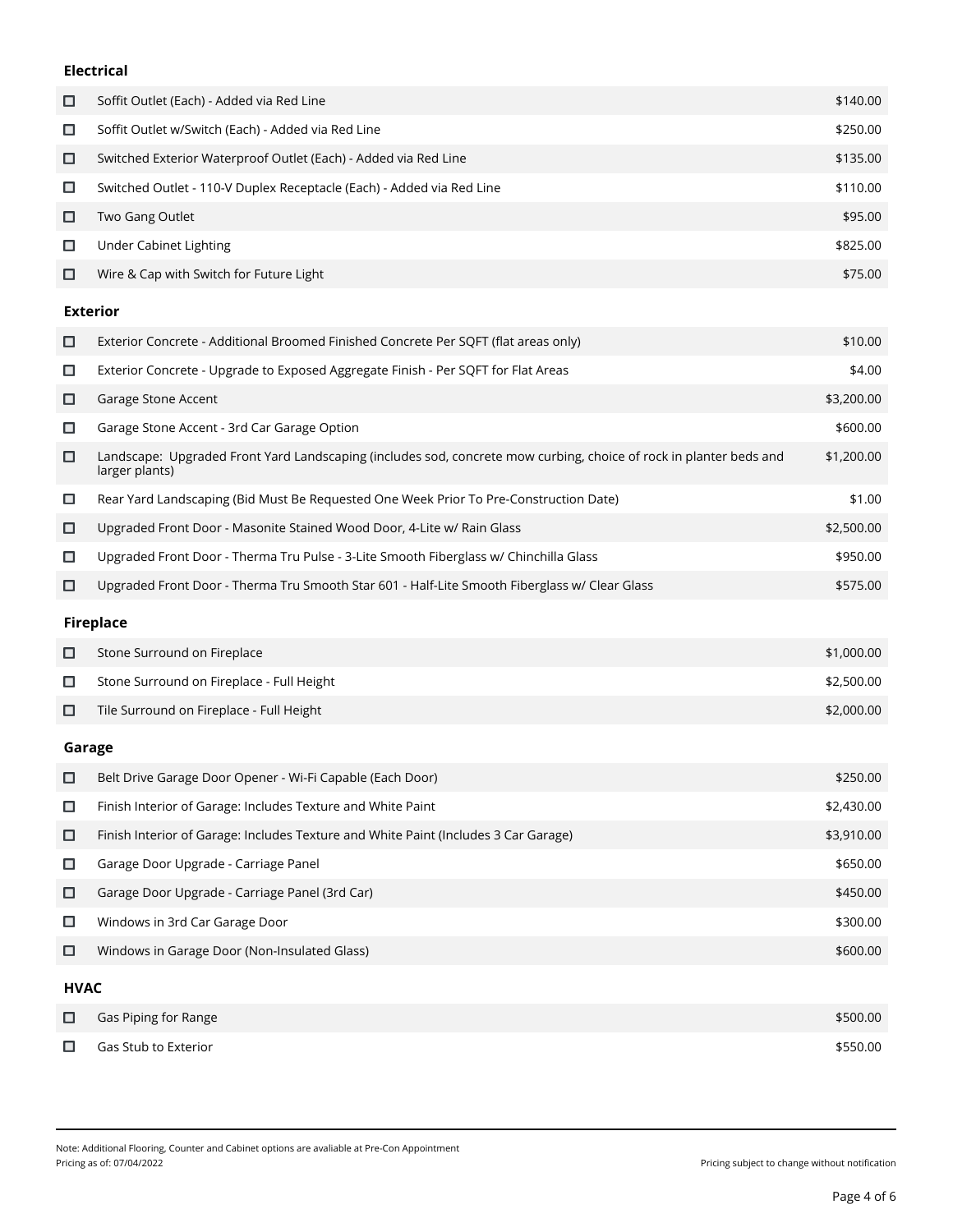#### **Interior**

| □      | Appliance Pantry (Includes base and upper cabinets, white melamine closet package, under cabinet lights, 2 outlets on<br>one dedicated circuit)                                                               | \$5,500.00  |
|--------|---------------------------------------------------------------------------------------------------------------------------------------------------------------------------------------------------------------|-------------|
| □      | Chamfered Drywall Corners                                                                                                                                                                                     | \$1,400.00  |
| □      | Closet Organization System - Master Closet                                                                                                                                                                    | \$5,250.00  |
| □      | Closet Organization System - Pantry 1                                                                                                                                                                         | \$750.00    |
| □      | Closet Organization System - Pantry 2                                                                                                                                                                         | \$2,600.00  |
| $\Box$ | Door Hardware - Lever Handles w/ Front Door Handleset (Multiple Styles and Finishes Available)                                                                                                                | \$600.00    |
| □      | Interior Door Upgrade: Denman/Yarrow/Mercer/Aberdeen Doors (Whole House)                                                                                                                                      | \$500.00    |
| $\Box$ | Optional Barn Door at Bed 2 Walk-in Closet                                                                                                                                                                    | \$500.00    |
| □      | Trim Package A [Site Painted; 3-1/4" Base; Windows: Sill & Apron (Excludes Clerestory, Transoms and Sills Above 5 Feet);<br>Closet: No Wrap; Skirts at Stairs]                                                | \$6,000.00  |
| □      | Trim Package B [Site Painted; 5-1/4" Base Main Floor, 3-1/4" Base Upper; Windows: Full Wrap Throughout (Excludes<br>Clerestory); Closets: Full Wrap; Skirts at Stairs; Cased Openings as Designated on Plans] | \$12,300.00 |
|        | <b>Plumbing</b>                                                                                                                                                                                               |             |
| □      | Additional Shelf in Shower (EA) - Requires Tiled Shower Walls                                                                                                                                                 | \$150.00    |
| □      | Grab Bar (24"; Finish to Match Plumbing Fixtures; Location Pre-Determined and Only Available with Tiled Walls)                                                                                                | \$350.00    |
| □      | Handheld Showerhead to Replace Existing Showerhead (Finish to Match Other Plumbing Fixtures)                                                                                                                  | \$100.00    |
| $\Box$ | Kitchen Sink - Cast Iron Farmhouse, Single Bowl (Only Available with Granite or Quartz)                                                                                                                       | \$1,650.00  |
| □      | Kitchen Sink - Composite Equal Compartment, Multiple Colors Available (Only Available with Granite or Quartz)                                                                                                 | \$500.00    |
| $\Box$ | Kitchen Sink - Composite Single Bowl - Specify From Available Colors                                                                                                                                          | \$650.00    |
| □      | Kitchen Sink - Stainless Farmhouse Single or Double Bowl (Only Available with Granite or Quartz)                                                                                                              | \$1,150.00  |
| $\Box$ | Kitchen Sink - Stainless Single Bowl (Only Available with Granite or Quartz)                                                                                                                                  | \$75.00     |
| □      | Plumbing Fixtures: Align Brushed Gold (Bath Hardware to Match)                                                                                                                                                | \$3,500.00  |
| □      | Plumbing Fixtures: Align Brushed Nickel (Bath Hardware to Match)                                                                                                                                              | \$2,800.00  |
| □      | Plumbing Fixtures: Align Chrome (Bath Hardware to Match)                                                                                                                                                      | \$1,400.00  |
| □      | Plumbing Fixtures: Align Matte Black (Bath Hardware to Match)                                                                                                                                                 | \$3,000.00  |
| □      | Plumbing Fixtures: Belfield Brushed Nickel (Bath Hardware to Match)                                                                                                                                           | \$2,800.00  |
| $\Box$ | Plumbing Fixtures: Belfield Chrome (Bath Hardware to Match)                                                                                                                                                   | \$1,300.00  |
| □      | Plumbing Fixtures: Belfield Oil Rubbed Bronze (Bath Hardware to Match)                                                                                                                                        | \$3,200.00  |
| □      | Plumbing Fixtures: Eva Brushed Nickel (Bath Hardware to Match)                                                                                                                                                | \$1,600.00  |
| □      | Plumbing Fixtures: Eva Oil Rubbed Bronze (Bath Hardware to Match)                                                                                                                                             | \$1,700.00  |
| О      | Plumbing Fixtures: Genta Brushed Nickel (Bath Hardware to Match)                                                                                                                                              | \$1,400.00  |
| □      | Plumbing Fixtures: Genta Chrome (Bath Hardware to Match)                                                                                                                                                      | \$400.00    |
| □      | Plumbing Fixtures: Genta Matte Black (Bath Hardware to Match)                                                                                                                                                 | \$1,500.00  |
| □      | Second Shower Head - Handheld Shower w/ Slidebar (Finish to Match Other Plumbing Fixtures)                                                                                                                    | \$950.00    |
| □      | Second Shower Head - Master Shower (Note: Price subject to change depending on fixture style & finish)                                                                                                        | \$575.00    |